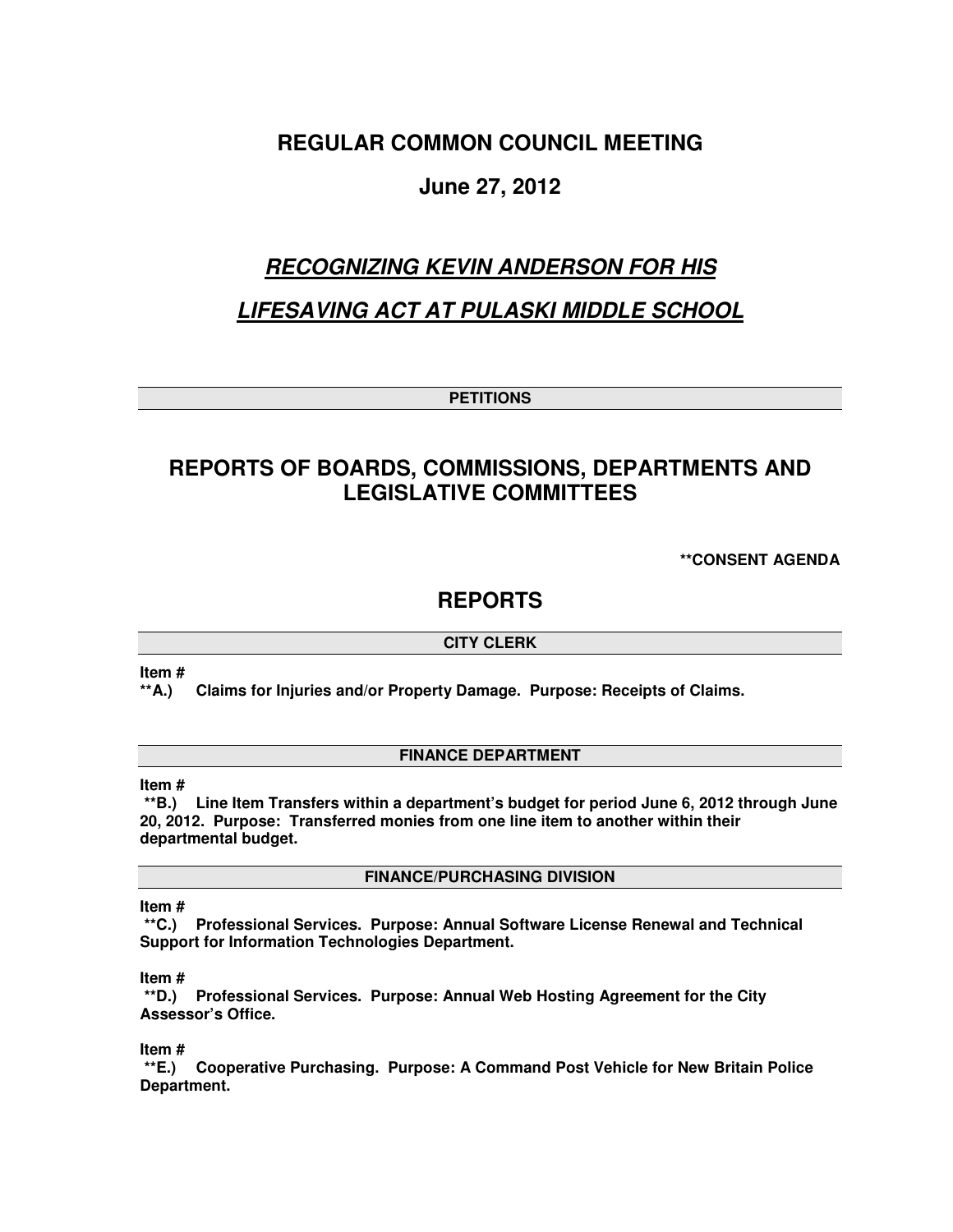**\*\*F.) Public Bid No. 3681. Purpose: Ultra Low Sulfur Diesel Fuel for Public Works Department. (Informational Report)** 

## **PUBLIC WORKS**

#### **Item #**

 **\*\*G.) 2012-2013 Sewer User Fees. Purpose: Maintaining current Sewer User Rate of \$2.84/hcf of water consumption for properties serviced by New Britain and 70% surcharge on in-town sewer user fee for properties serviced by New Britain – owned sanitary sewer lines not located within the City.** 

#### **TAX DEPARTMENT**

**Item #** 

**\*\*H.) Tax Abatements. Purpose: Corrections and Refunds.** 

## **COMMITTEE ON ADMINISTRATION, FINANCE AND LAW**

#### **Item #**

**\*\*I.) Claims Sub-Committee. Purpose: Settlement of Claims.** 

# **RESOLUTIONS**

#### **Item #**

**1.) Contract Amendment – Alden Novak & Dodd, Inc. Purpose: One Year Extension which provides software service and support to Assessor's and Tax Collector's Offices. M. Trueworthy** 

#### **Item #**

**2.) Capital Workforce Partners Grant. Purpose: Optimize residents access to workforce programs in effort to combat unemployment rate well as increase awareness of CWP and CT Works programs to New Britain employers. D. DeFronzo** 

#### **Item #**

**3.) Budget Transfer - Common Council Salaries. Purpose: Administrative Secretary work on a part-time basis. M. Trueworthy** 

#### **Item #**

**4.) Budget Adoption – Police Department. Purpose: Instruct motor officers in a one week training course. S. Bielinski, C. Carlozzi, Jr., R. Centeno, L. Hermanowski, W. Pabon, E. Sanchez** 

**Item #** 

**5.) July/Parks and Recreation Month. Purpose: Citizens to celebrate by participating in all activities offered by Parks and Recreation Department. S. Black, R. Brown, D. DeFronzo, J. Giantonio, E. Magnuszewski, E. Sanchez**

#### **Item #**